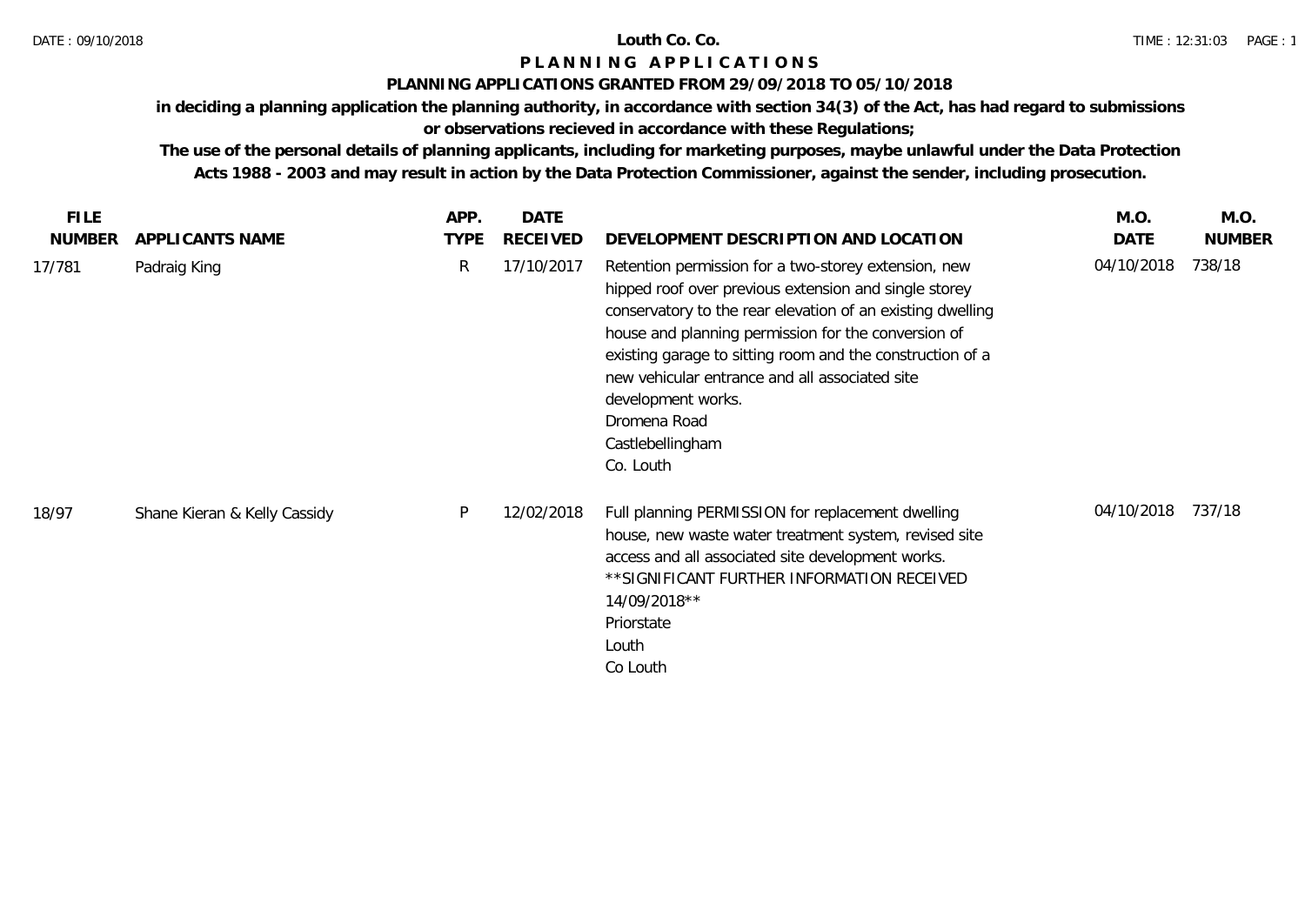### **PLANNING APPLICATIONS GRANTED FROM 29/09/2018 TO 05/10/2018**

**in deciding a planning application the planning authority, in accordance with section 34(3) of the Act, has had regard to submissions** 

**or observations recieved in accordance with these Regulations;**

| <b>FILE</b>   |                                | APP.        | <b>DATE</b>     |                                                                                                                                                                                                                                                                                                                                                                                                                                                                                                                                                                                                                                                                                                                                                                                                                                                                   | M.O.       | M.O.          |
|---------------|--------------------------------|-------------|-----------------|-------------------------------------------------------------------------------------------------------------------------------------------------------------------------------------------------------------------------------------------------------------------------------------------------------------------------------------------------------------------------------------------------------------------------------------------------------------------------------------------------------------------------------------------------------------------------------------------------------------------------------------------------------------------------------------------------------------------------------------------------------------------------------------------------------------------------------------------------------------------|------------|---------------|
| <b>NUMBER</b> | APPLICANTS NAME                | <b>TYPE</b> | <b>RECEIVED</b> | DEVELOPMENT DESCRIPTION AND LOCATION                                                                                                                                                                                                                                                                                                                                                                                                                                                                                                                                                                                                                                                                                                                                                                                                                              | DATE       | <b>NUMBER</b> |
| 18/285        | <b>Greenore Port Unlimited</b> | P           | 19/04/2018      | Permission for development will consist of an open<br>storage area of approximately 1.4 hectares (for the<br>storage of steel and port related cargoes) and a new<br>left-in only entrance off the R175 to serve the proposed<br>open storage area and adjacent open storage areas. The<br>proposed works will comprise two stages, namely, (1)<br>stripping of topsoil (c. 200mm) & construction of a berm<br>(minimum 2000mm) along the eastern and western<br>boundaries and the construction of the new left-in only<br>entrance and (2) other ancillary site development works<br>including hard surfacing (maximum depth 400mm),<br>lighting and landscape works. ** SIGNIFICANT<br>FURTHER INFORMATION RECEIVED 22/08/2018 which<br>provides for, inter alia, the submission of a Natura<br>Impact Statement**<br>North of Panpak<br>Greenore<br>Co. Louth | 04/10/2018 | 745/18        |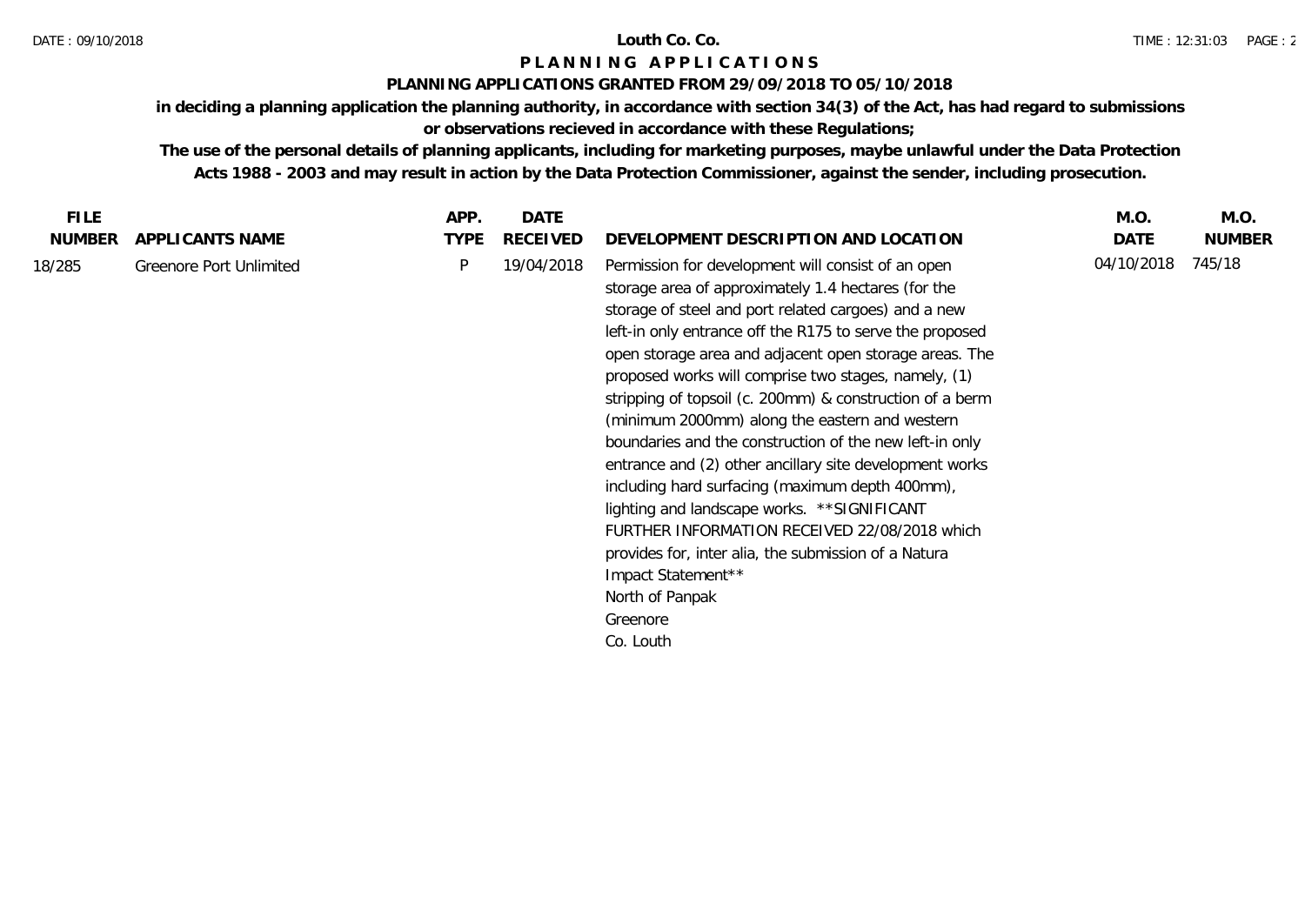### **PLANNING APPLICATIONS GRANTED FROM 29/09/2018 TO 05/10/2018**

**in deciding a planning application the planning authority, in accordance with section 34(3) of the Act, has had regard to submissions** 

## **or observations recieved in accordance with these Regulations;**

| <b>FILE</b>   |                        | APP.        | DATE            |                                                                                                                                                                                                                                                                                                                                                                                                                                                                                                                       | M.O.       | M.O.          |
|---------------|------------------------|-------------|-----------------|-----------------------------------------------------------------------------------------------------------------------------------------------------------------------------------------------------------------------------------------------------------------------------------------------------------------------------------------------------------------------------------------------------------------------------------------------------------------------------------------------------------------------|------------|---------------|
| <b>NUMBER</b> | APPLICANTS NAME        | <b>TYPE</b> | <b>RECEIVED</b> | DEVELOPMENT DESCRIPTION AND LOCATION                                                                                                                                                                                                                                                                                                                                                                                                                                                                                  | DATE       | <b>NUMBER</b> |
| 18/390        | Petru Kodrea           | P           | 22/05/2018      | Permission for complete renovation of single storey<br>dwelling house involving construction of new block walls<br>and roof along with extension to rear and all associated<br>works inside and outside. Also for the provision of a new<br>water supply (well) and also a new bio-efficient waste<br>water/sewage treatment plant and percolation system to<br>replace existing septic tank. ** SIGNIFICANT FURTHER<br>INFORMATION RECEIVED 19/09/2018 **<br>The Forge<br>The Balgatheran<br>Tullyallen<br>Co. Louth | 04/10/2018 | 744/18        |
| 18/401        | St.Fechin's G.A.A Club | P           | 25/05/2018      | The development will consist of construction of a new<br>community centre which will incorporate a main function<br>area, store, toilets, kitchen, offices, meeting room,<br>reception office and plant room at ground floor level and<br>a first floor area for future development along with all<br>associated siteworks.<br>Beaulieu<br>Termonfeckin<br>Drogheda<br>Co.Louth                                                                                                                                       | 04/10/2018 | 739/18        |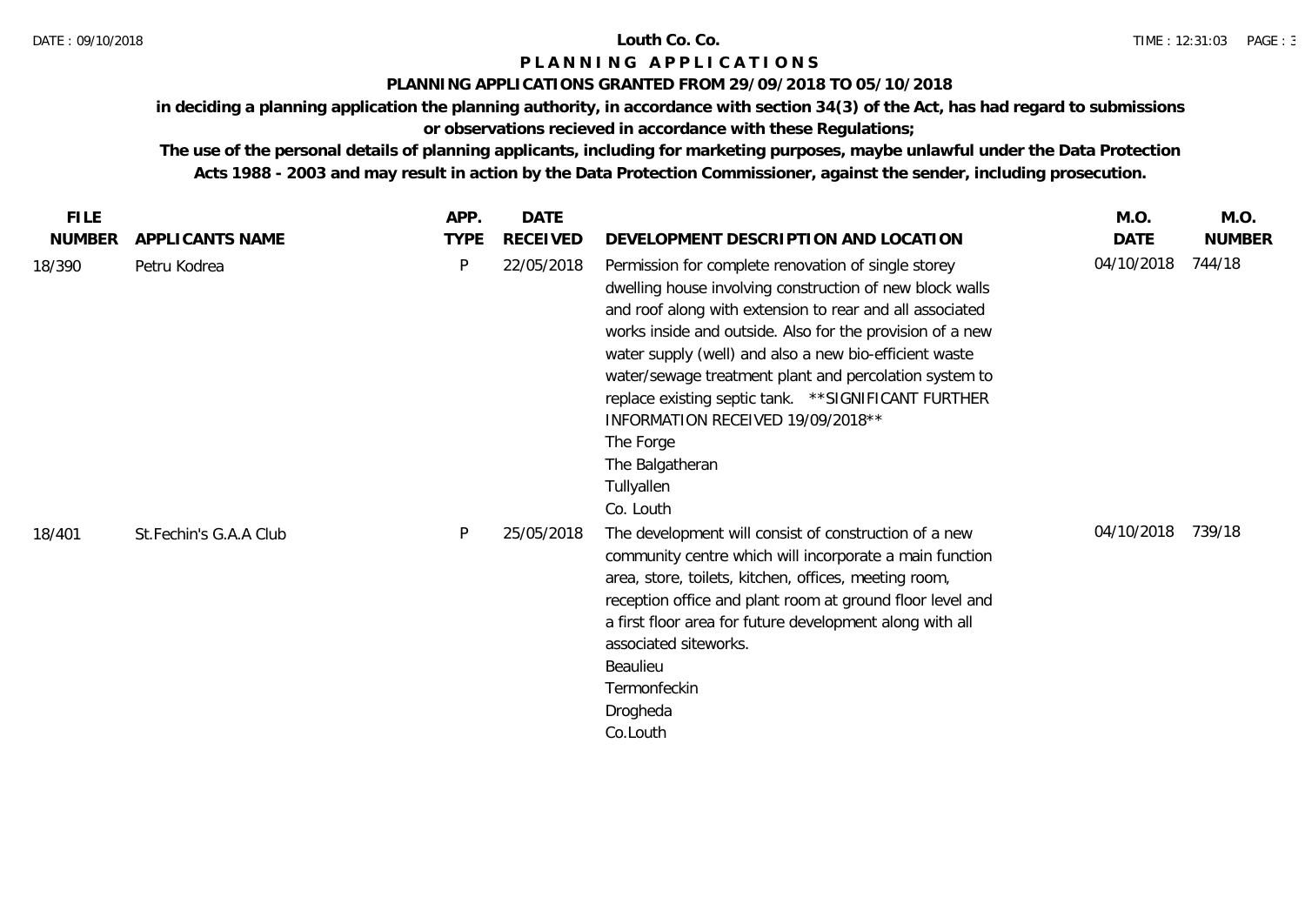## **PLANNING APPLICATIONS GRANTED FROM 29/09/2018 TO 05/10/2018**

**in deciding a planning application the planning authority, in accordance with section 34(3) of the Act, has had regard to submissions** 

# **or observations recieved in accordance with these Regulations;**

| <b>FILE</b>   |                              | APP.        | DATE            |                                                                                                                                                                                                                                                | M.O.       | M.O.          |
|---------------|------------------------------|-------------|-----------------|------------------------------------------------------------------------------------------------------------------------------------------------------------------------------------------------------------------------------------------------|------------|---------------|
| <b>NUMBER</b> | APPLICANTS NAME              | <b>TYPE</b> | <b>RECEIVED</b> | DEVELOPMENT DESCRIPTION AND LOCATION                                                                                                                                                                                                           | DATE       | <b>NUMBER</b> |
| 18/509        | Tullyallen Men's Shed        | P           | 28/06/2018      | Permission for the erection of a single storey building for<br>use as their clubhouse, connection to existing services,<br>use of existing entrance and associated site works.<br>Tullyallen<br>Drogheda<br>Co Louth                           | 04/10/2018 | 743/18        |
| 18/585        | Niall & Aine Meehan          | P           | 25/07/2018      | The development will consist of: Extensions & alterations<br>to an existing dwelling house and associated site<br>development works.<br>Newrath<br>Dromiskin<br>Dundalk<br>Co.Louth                                                            | 04/10/2018 | 735/18        |
| 18/660        | Rita McCoy & Colin McCormack | P           | 16/08/2018      | Planning permission for a proposed two storey dwelling<br>house, domestic garage, waste water treatment system<br>and polishing filter, new vehicular entrance and all<br>associated site development works.<br>Cookstown<br>Ardee<br>Co.Louth | 04/10/2018 | 742/18        |